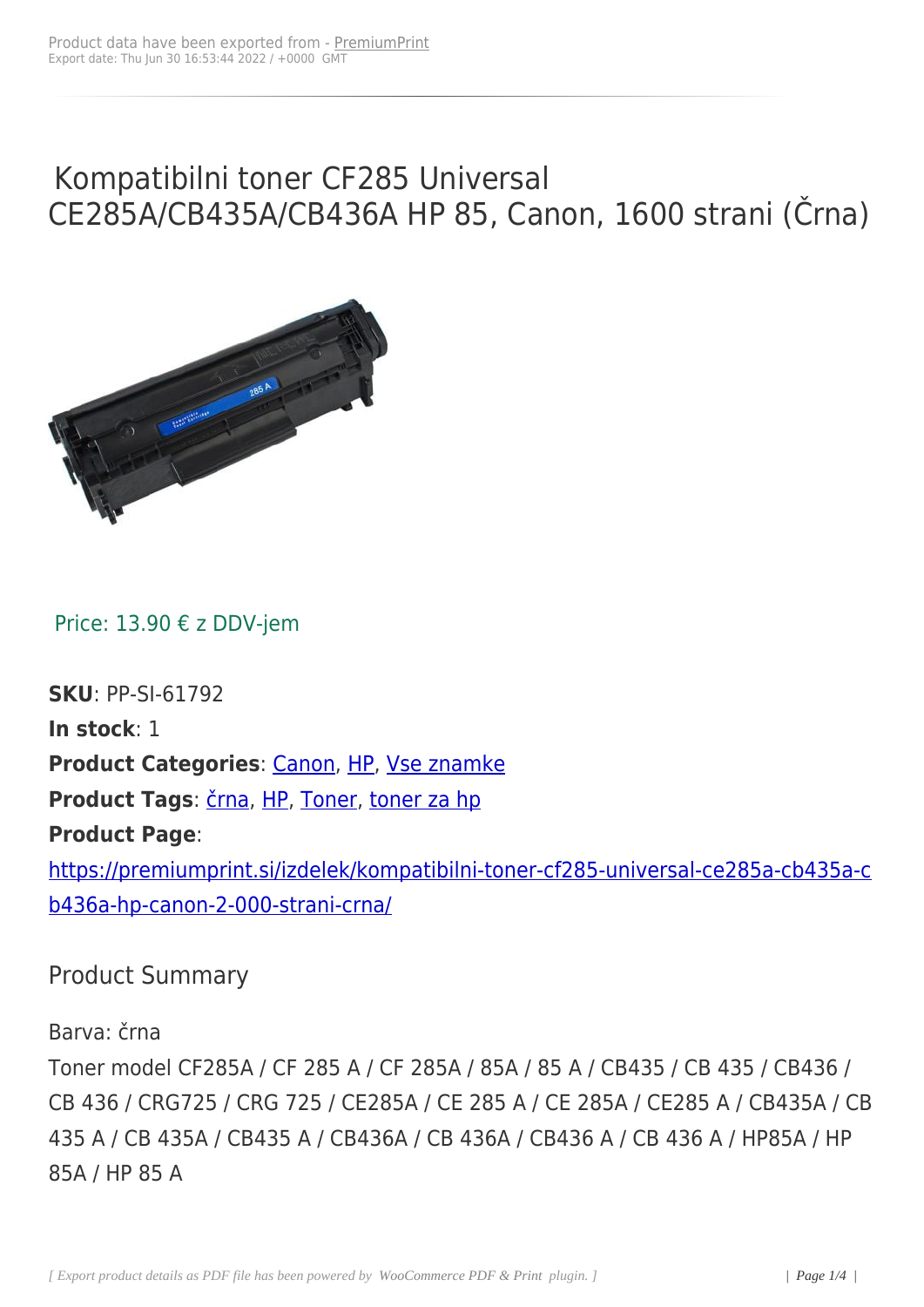Zagotovljeno 1600 kopij stra[ni A4 listov](https://premiumprint.si/?post_type=product&p=3797) s 5% pokritjem NOV iz tovarne NADOMESTNI / KOMPATIBILEN TONER GARANCIJA: 2 leti

Tiska z visoko ločljivostjo in visoko pigmentacijo, število kopij zagotovljeno. Tonerji so narejeni po najvišjih Evropskih Standardih v ISO-CERTIFIED TOVARNI s certifikati kakovosti ISO 9001, ISO 14001, STCM. Večja zmogljivost tiskanja, saj vsebujejo več črnila. Premium kvaliteta tonerjev v Sloveniji.

Kvalitetno zapakiran, kar zagotovi integriteto tonerjev in zaščito med pošiljanjem. Zagotovljena najnižja cena v Sloveniji!

Pošljemo v roku 24 ur po prejemu naročila do 14:00.

### Product Description

NOVI Nadomestni TONER za naslednje modele tiskalnikov:

- HP LaserJet M 1130 MFP / M1130 - HP LaserJet M 1132 MFP / M1132 - HP LaserJet M 1134 MFP / M1134 - HP LaserJet M 1136 MFP / M1136 - HP LaserJet M 1137 MFP / M1137 - HP LaserJet M 1138 MFP / M1138 - HP LaserJet M 1139 MFP / M1139 - HP LaserJet M 1200 MFP / M1200 - HP LaserJet M 1210 MFP / M1210 - HP LaserJet M 1212nf MFP / M1212 nf / M 1212 nf / M1212nf - HP LaserJet M 1213nf MFP / M1213 nf / M 1213 nf / M1213nf - HP LaserJet M 1214nfh MFP / M1214 nfh / M 1214 nfh / M1214nfh - HP LaserJet M 1216nfh MFP / M1216 nfh / M 1216 nfh / M1216nfh - HP LaserJet M 1217nfw MFP / M1217 nf w/ M 1217 nfw / M1217nfw - HP LaserJet M 1218nfs MFP / M1218 nfs / M 1218 nfs / M1218nfs - HP LaserJet M 1219nfs MFP / M1219 nfs / M 1219 nfs / M1219nfs - HP LaserJet P 1002 / P1002 - HP LaserJet P 1100 / P1100 - HP LaserJet P 1102 / P1102 - HP LaserJet P 1102 W / P1102 W / P1102W / P 1102 W - HP LaserJet P 1103 / P1103 - HP LaserJet P 1104 / P1104 - HP LaserJet P 1104 W / P1104 W / P1104W / P 110 W - HP LaserJet P 1106 / P1106 - HP LaserJet P 1106 W / P1106 W / P1106W / P 1106 W - HP LaserJet P 1107 / P1107 - HP LaserJet P 1107 W / P1107 W / P1107W / P 1107 W - HP LaserJet P 1108 / P1108 - HP LaserJet P 1108 W / P1106 W / P1106W / P 1106 W - HP LaserJet P 1109 /